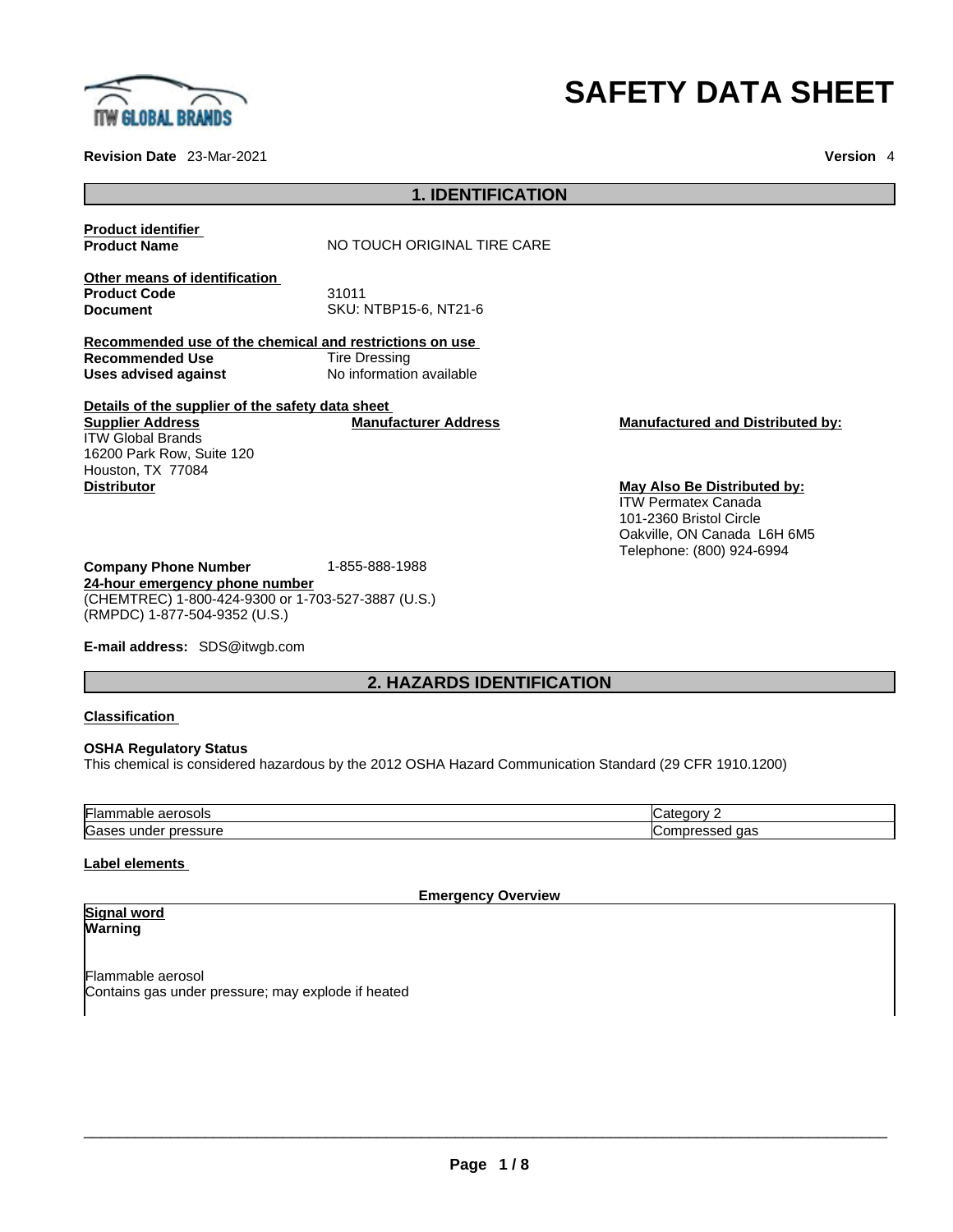

The product contains no substances which at their given concentration, are considered to be hazardous to health

| <b>Appearance</b> White foam |  |  | <b>Physical state</b> Flammable Aerosol Liquid | Odor |  | Slight |  |
|------------------------------|--|--|------------------------------------------------|------|--|--------|--|
|------------------------------|--|--|------------------------------------------------|------|--|--------|--|

#### **Precautionary Statements - Storage**

Store in a well-ventilated place. Keep container tightly closed

#### **Precautionary Statements - Disposal**

Dispose of contents/container to an approved waste disposal plant

# **Hazards not otherwise classified (HNOC)**

Not applicable

Other Information<br>Harmful to aquatic life with long lasting effects. Harmful to aquatic life.

Unknown acute toxicity 21 % of the mixture consists of ingredient(s) of unknown toxicity

# **3. COMPOSITION/INFORMATION ON INGREDIENTS**

| <b>Chemical Name</b>             | <b>CAS No</b> | Weight-%   |
|----------------------------------|---------------|------------|
| <b>WATER</b>                     | 7732-18-5     | $60 - 100$ |
| L.P.G. (liquified petroleum gas) | 68476-85-7    | $5 - 10$   |
| <b>GLYCERIN</b>                  | $56 - 81 - 5$ | 7 - ن      |
| AMMONIA SOLUTION                 | 1336-21-6     | $0.1 - ?$  |

# **4. FIRST AID MEASURES**

#### **Description of first aid measures**

| <b>General advice</b>                                       | If symptoms persist, call a physician.                                                                                                                                                                                  |
|-------------------------------------------------------------|-------------------------------------------------------------------------------------------------------------------------------------------------------------------------------------------------------------------------|
| Eye contact                                                 | Immediately flush with plenty of water. After initial flushing, remove any contact lenses and<br>continue flushing for at least 15 minutes. Keep eye wide open while rinsing. If symptoms<br>persist, call a physician. |
| <b>Skin contact</b>                                         | Immediate medical attention is not required. Wash off immediately with soap and plenty of<br>water while removing all contaminated clothes and shoes. If skin irritation persists, call a<br>physician.                 |
| <b>Inhalation</b>                                           | Immediate medical attention is not required. If symptoms persist, call a physician. Move to<br>fresh air in case of accidental inhalation of vapors or decomposition products.                                          |
| Ingestion                                                   | Clean mouth with water and drink afterwards plenty of water. Never give anything by mouth<br>to an unconscious person. Call a physician. Do NOT induce vomiting.                                                        |
| Self-protection of the first aider                          | Use personal protective equipment as required.                                                                                                                                                                          |
| Most important symptoms and effects, both acute and delayed |                                                                                                                                                                                                                         |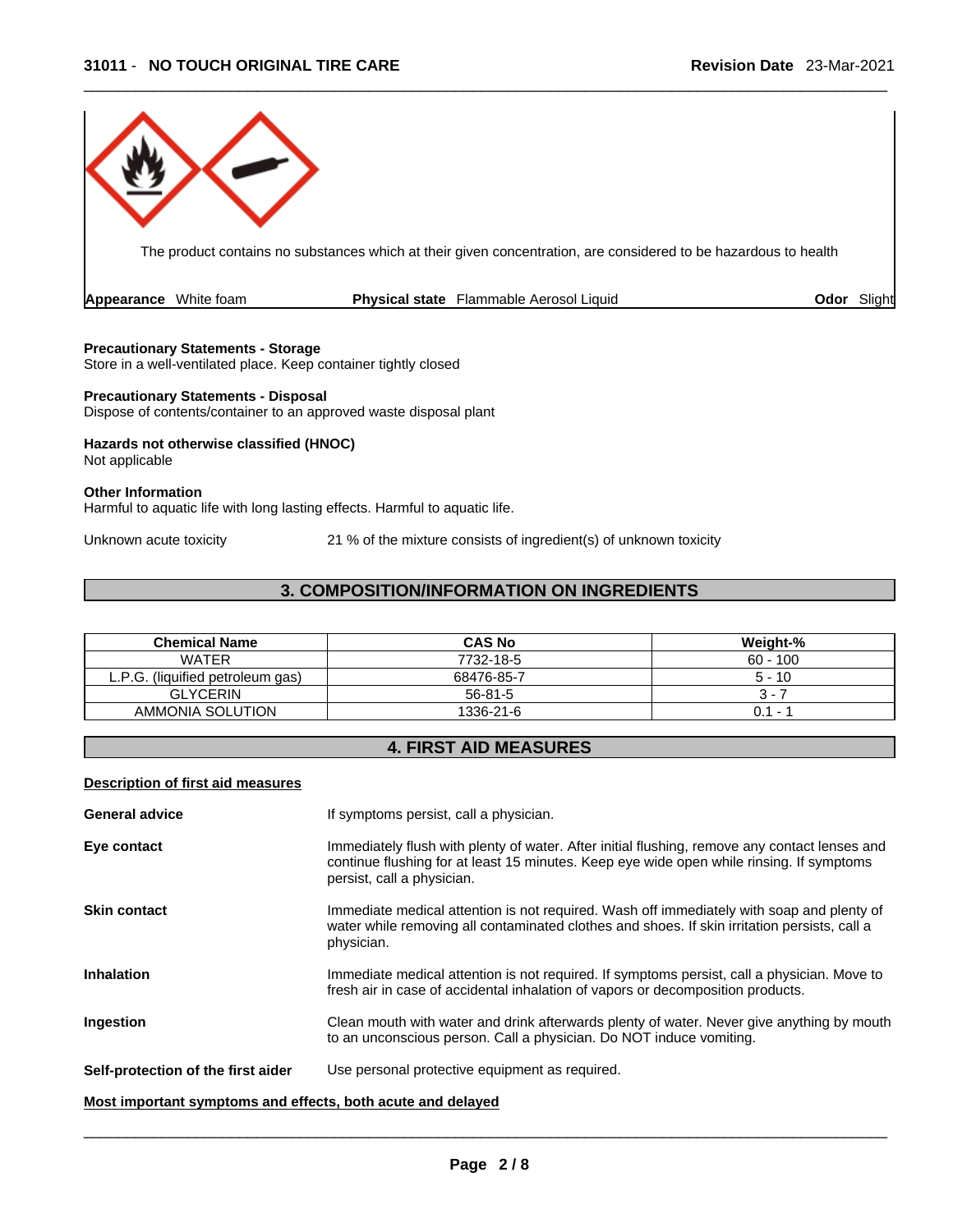**Symptoms** See section 2 for more information.

#### **Indication of any immediate medical attention and special treatment needed**

**Note to physicians** Treat symptomatically.

## **5. FIRE-FIGHTING MEASURES**

#### **Suitable extinguishing media**

Dry chemical, CO2, water spray or regular foam, Use, Use dry chemical, Carbon dioxide (CO2), Water spray (fog), Alcohol resistant foam

# **Unsuitable extinguishing media**

None

#### **Specific hazards arising from the chemical**

Contents under pressure and can explode when exposed to heat or flames. Keep product and empty container away from heat and sources of ignition. Risk of ignition.

# **Explosion data**

**Sensitivity to Mechanical Impact** None. **Sensitivity to Static Discharge** None.

#### **Protective equipment and precautions for firefighters**

As in any fire, wear self-contained breathing apparatus pressure-demand, MSHA/NIOSH (approved or equivalent) and full protective gear.

### **6. ACCIDENTAL RELEASE MEASURES**

#### **Personal precautions, protective equipment and emergency procedures**

| <b>Personal precautions</b>                          | Ensure adequate ventilation, especially in confined areas. Avoid contact with eyes and skin.<br>Use personal protective equipment as required. Slippery, can cause falls if walked on.<br>Remove all sources of ignition. Evacuate personnel to safe areas. Keep people away from<br>and upwind of spill/leak. Pay attention to flashback. Take precautionary measures against<br>static discharges. |  |
|------------------------------------------------------|------------------------------------------------------------------------------------------------------------------------------------------------------------------------------------------------------------------------------------------------------------------------------------------------------------------------------------------------------------------------------------------------------|--|
| <b>Environmental precautions</b>                     |                                                                                                                                                                                                                                                                                                                                                                                                      |  |
| <b>Environmental precautions</b>                     | See section 12 for additional ecological information. Do not flush into surface water or<br>sanitary sewer system. Prevent further leakage or spillage if safe to do so. Prevent product<br>from entering drains.                                                                                                                                                                                    |  |
| Methods and material for containment and cleaning up |                                                                                                                                                                                                                                                                                                                                                                                                      |  |
| <b>Methods for containment</b>                       | Prevent further leakage or spillage if safe to do so.                                                                                                                                                                                                                                                                                                                                                |  |
| Methods for cleaning up                              | Soak up with inert absorbent material. Dam up. Pick up and transfer to properly labeled<br>containers. Take precautionary measures against static discharges.                                                                                                                                                                                                                                        |  |
| Prevention of secondary hazards                      | Clean contaminated objects and areas thoroughly observing environmental regulations.                                                                                                                                                                                                                                                                                                                 |  |
|                                                      | 7. HANDLING AND STORAGE                                                                                                                                                                                                                                                                                                                                                                              |  |

#### **Precautions for safe handling**

**Advice on safe handling** Handle in accordance with good industrial hygiene and safety practice. Contents under pressure. Do not puncture or incinerate cans. Avoid breathing vapors or mists. Avoid contact with skin, eyes or clothing. Wash thoroughly after handling. Use personal protective equipment as required.Avoid contact with eyes. Do not puncture or incinerate cans. Do not stick pin or any other sharp object into opening on top of can. Use with local exhaust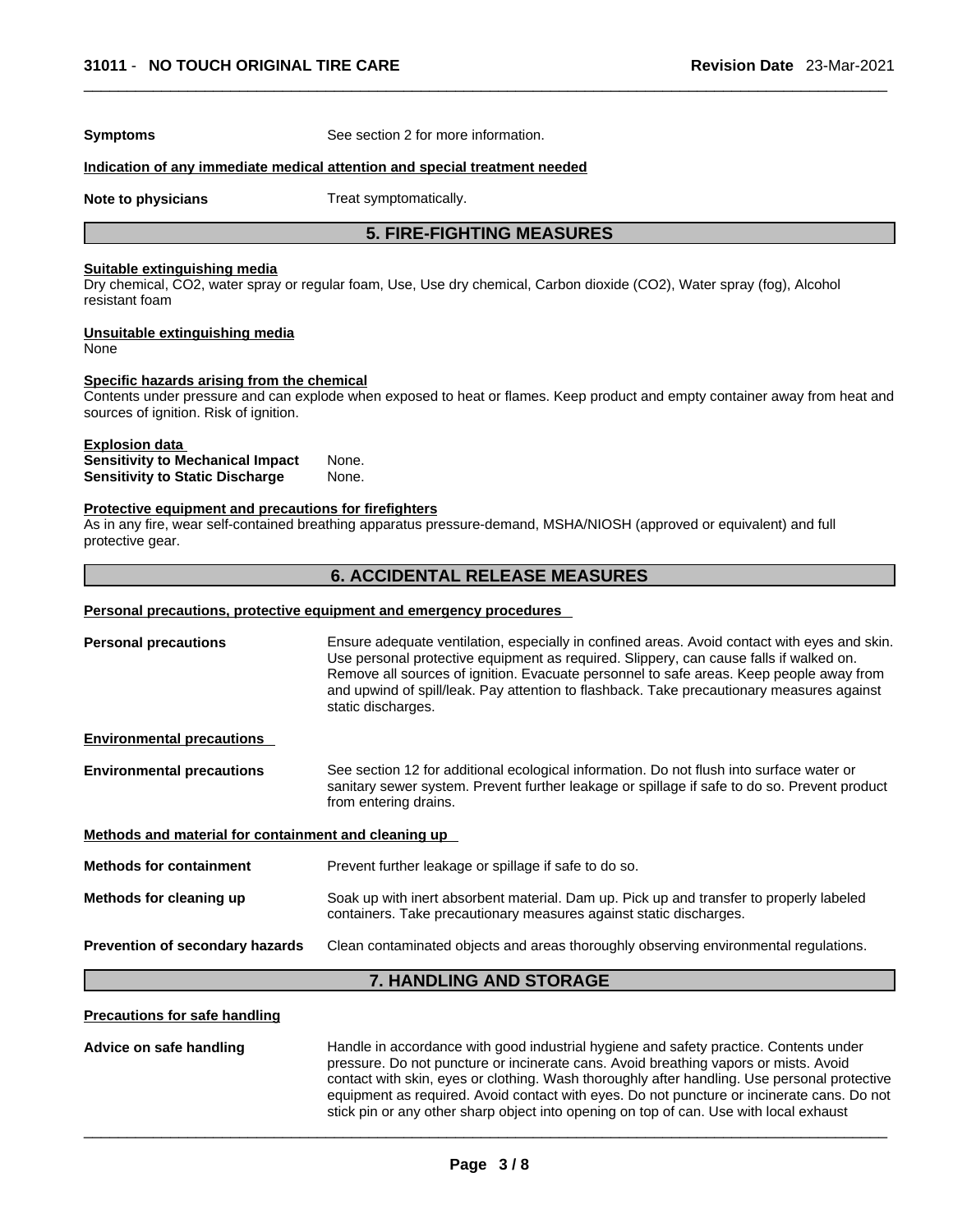ventilation. All equipment used when handling the product must be grounded. Keep away from heat/sparks/open flames/hot surfaces. - No smoking. Do not breathe dust/fume/gas/mist/vapors/spray. Take necessary action to avoid static electricity discharge (which might cause ignition of organic vapors).

#### **Conditions for safe storage, including any incompatibilities**

| <b>Storage Conditions</b> | Keep containers tightly closed in a cool, well-ventilated place. Keep out of the reach of<br>children. Keep away from heat, sparks, flame and other sources of ignition (i.e., pilot lights,<br>electric motors and static electricity). Keep away from heat. Keep in properly labeled<br>containers. |
|---------------------------|-------------------------------------------------------------------------------------------------------------------------------------------------------------------------------------------------------------------------------------------------------------------------------------------------------|
| Incompatible materials    | Strong oxidizing agents                                                                                                                                                                                                                                                                               |

# **8. EXPOSURE CONTROLS/PERSONAL PROTECTION**

### **Control parameters**

#### **Exposure Guidelines**

| <b>Chemical Name</b>             | <b>ACGIH TLV</b>                 | <b>OSHA PEL</b>                          | <b>NIOSH IDLH</b>           |
|----------------------------------|----------------------------------|------------------------------------------|-----------------------------|
| L.P.G. (liquified petroleum gas) | See Appendix F: Minimal          | TWA: 1000 ppm                            | <b>IDLH: 2000 ppm</b>       |
| 68476-85-7                       | Oxygen Content, explosion hazard | TWA: $1800 \text{ mg/m}^3$               | TWA: 1000 ppm               |
|                                  |                                  | (vacated) TWA: 1000 ppm                  | TWA: 1800 mg/m <sup>3</sup> |
|                                  |                                  | vacated) TWA: 1800 mg/m <sup>3</sup>     |                             |
| <b>GLYCERIN</b>                  |                                  | TWA: $15 \text{ mg/m}^3$ mist, total     |                             |
| $56 - 81 - 5$                    |                                  | particulate                              |                             |
|                                  |                                  | TWA: $5 \text{ mg/m}^3$ mist, respirable |                             |
|                                  |                                  | fraction                                 |                             |
|                                  |                                  | (vacated) TWA: $10 \text{ mg/m}^3$ mist, |                             |
|                                  |                                  | total particulate                        |                             |
|                                  |                                  | (vacated) TWA: $5 \text{ mg/m}^3$ mist,  |                             |
|                                  |                                  | respirable fraction                      |                             |

**Other Information** Vacated limits revoked by the Court of Appeals decision in AFL-CIO v.OSHA, 965 F.2d 962 (11th Cir., 1992).

#### **Appropriate engineering controls**

| <b>Engineering Controls</b> | Showers             |  |
|-----------------------------|---------------------|--|
|                             | Eyewash stations    |  |
|                             | Ventilation systems |  |

#### **Individual protection measures, such as personal protective equipment**

| <b>Eye/face protection</b>            | Tight sealing safety goggles.                                                                                   |
|---------------------------------------|-----------------------------------------------------------------------------------------------------------------|
| Skin and body protection              | Wear protective natural rubber, nitrile rubber, Neoprene™ or PVC gloves.                                        |
| <b>Respiratory protection</b>         | Use NIOSH-approved air-purifying respirator with organic vapor cartridge or canister, as<br>appropriate.        |
| <b>General Hygiene Considerations</b> | When using do not eat, drink or smoke. Regular cleaning of equipment, work area and<br>clothing is recommended. |

# 9. PHYSICAL AND CHEMICAL PROPERTIES

| 9.1. Information on basic physical and chemical properties<br><b>Physical state</b> | Flammable Aerosol Liquid |                  |  |
|-------------------------------------------------------------------------------------|--------------------------|------------------|--|
| Appearance                                                                          | White foam               |                  |  |
| Odor                                                                                | Slight                   |                  |  |
| Odor threshold                                                                      | No information available |                  |  |
| <b>Property</b><br>pН                                                               | <b>Values</b><br>8.5     | Remarks • Method |  |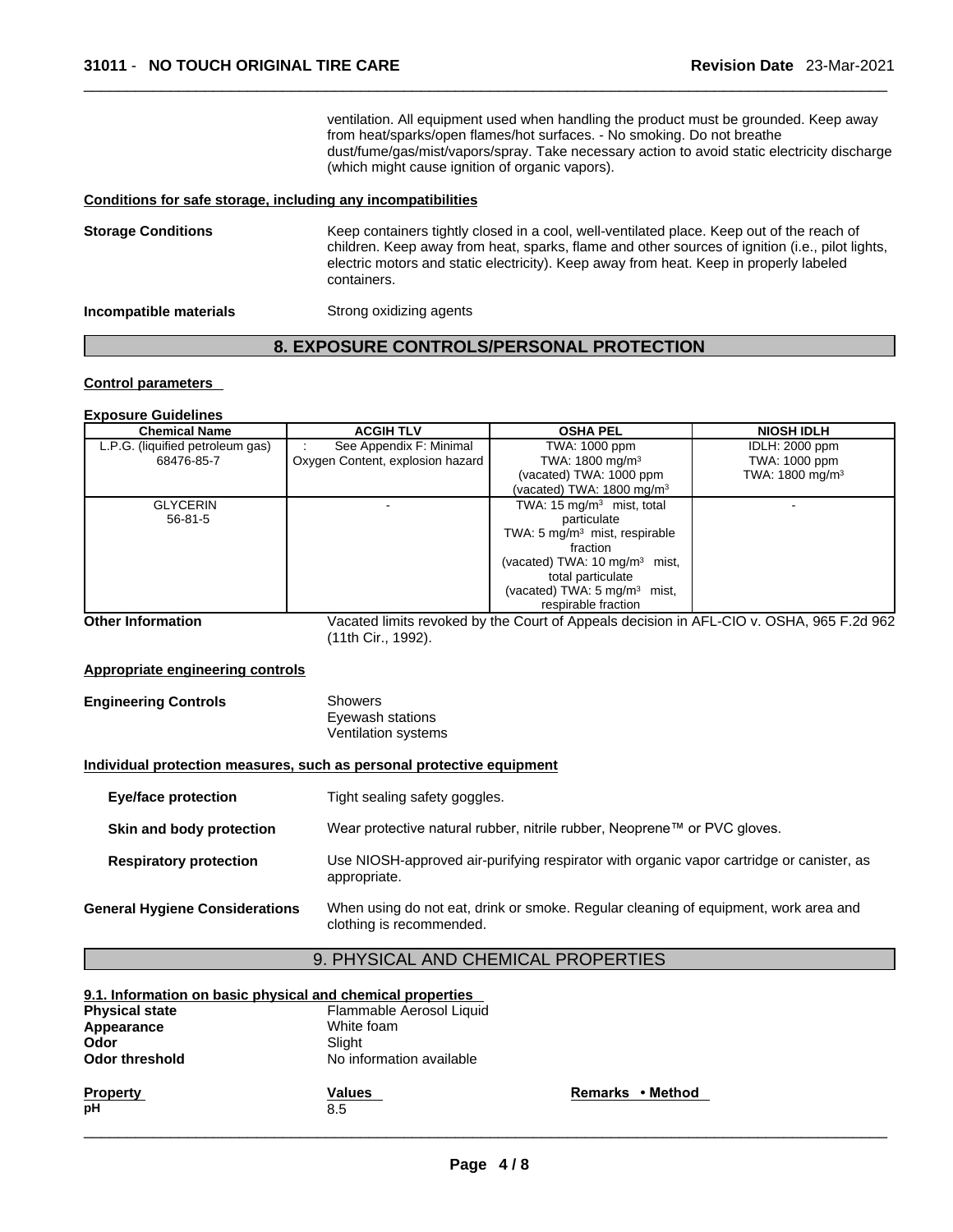| Melting point / freezing point   | No information available |  |
|----------------------------------|--------------------------|--|
| Boiling point / boiling range    | 100 °C / 212 °F          |  |
| <b>Flash point</b>               | 93 °C / 199 °F           |  |
| <b>Evaporation rate</b>          | 1 ج                      |  |
| Flammability (solid, gas)        | No information available |  |
| <b>Flammability Limit in Air</b> |                          |  |
| <b>Upper flammability limit:</b> | No information available |  |
| Lower flammability limit:        | No information available |  |
| Vapor pressure                   | Not determined           |  |
| <b>Vapor density</b>             | No information available |  |
| <b>Relative density</b>          | 1.0                      |  |
| <b>Water solubility</b>          | Partially soluble        |  |
| Solubility(ies)                  | No information available |  |
| <b>Partition coefficient</b>     | No information available |  |
| <b>Autoignition temperature</b>  | No information available |  |
| <b>Decomposition temperature</b> | No information available |  |
| <b>Kinematic viscosity</b>       | No information available |  |
| <b>Dynamic viscosity</b>         | No information available |  |
| <b>Explosive properties</b>      | No information available |  |
| <b>Oxidizing properties</b>      | No information available |  |
|                                  |                          |  |
| <b>Other Information</b>         |                          |  |
| Softening point                  | No information available |  |
| <b>Molecular weight</b>          | No information available |  |
| <b>Density</b>                   | 1.0                      |  |
| <b>Bulk density</b>              | No information available |  |
| <b>SADT</b> (self-accelerating   | No information available |  |
| decomposition temperature)       |                          |  |

# **10. STABILITY AND REACTIVITY**

#### **Reactivity**

Stable under normal use

#### **Chemical stability**

Stable under normal conditions

#### **Possibility of Hazardous Reactions**

None under normal processing.

#### **Conditions to avoid**

Extremes of temperature and direct sunlight. Heat, flames and sparks.

#### **Incompatible materials**

Strong oxidizing agents

#### **Hazardous Decomposition Products**

Carbon oxides

# **11. TOXICOLOGICAL INFORMATION**

### **Information on likely routes of exposure**

| Chemical Name       | Oral LD50                                           | <b>Dermal LD50</b>                                                                 | <b>Inhalation LC50</b> |  |
|---------------------|-----------------------------------------------------|------------------------------------------------------------------------------------|------------------------|--|
| Ingestion           | Ingestion may cause irritation to mucous membranes. |                                                                                    |                        |  |
| <b>Skin contact</b> |                                                     | May cause skin irritation and/or dermatitis.                                       |                        |  |
| Eye contact         |                                                     | Contact with eyes may cause irritation. May cause redness and tearing of the eyes. |                        |  |
| <b>Inhalation</b>   | May cause irritation of respiratory tract.          |                                                                                    |                        |  |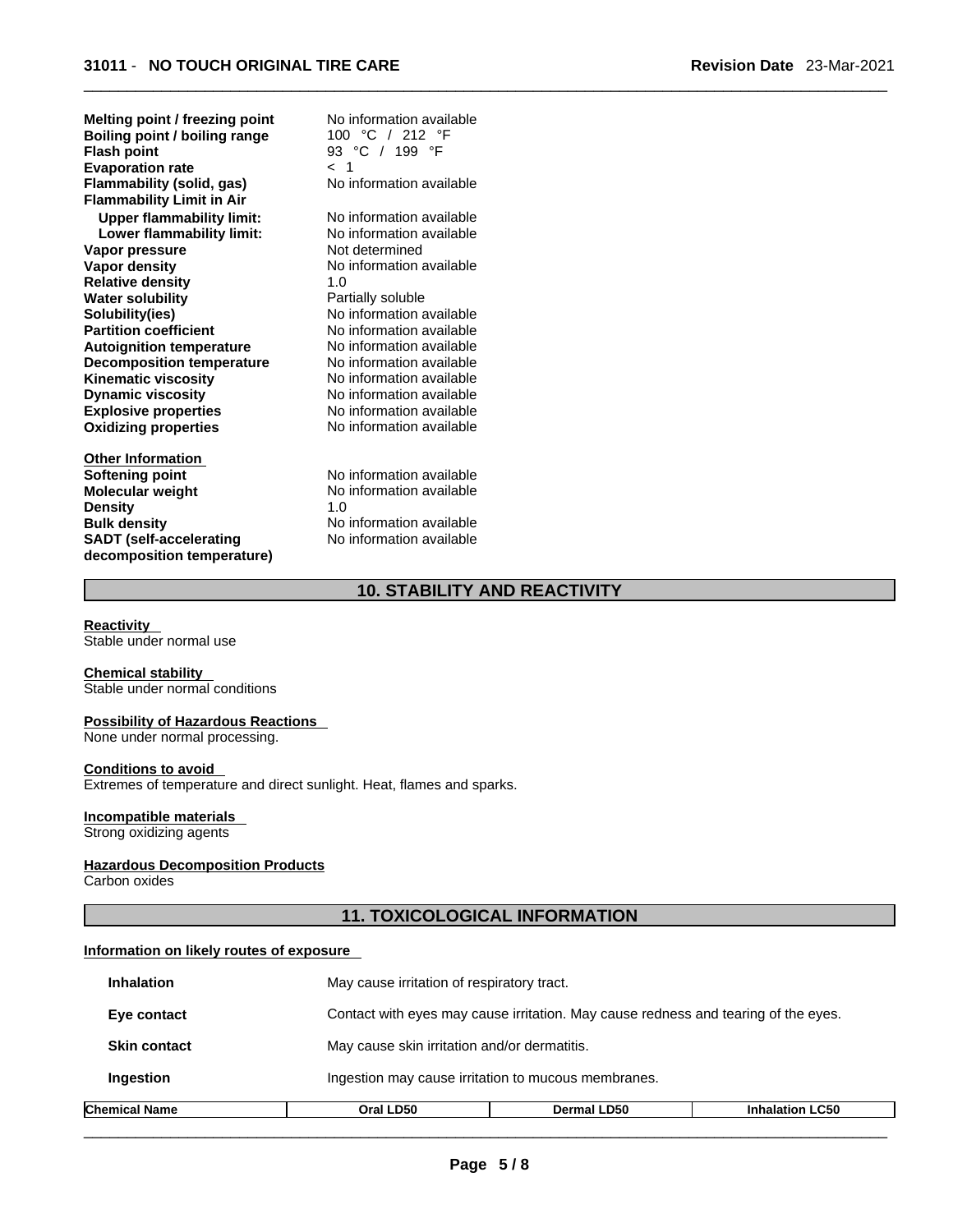| <b>WATER</b>            | $> 90$ mL/kg (Rat)    |                    |                                        |
|-------------------------|-----------------------|--------------------|----------------------------------------|
| 7732-18-5               |                       |                    |                                        |
| <b>GLYCERIN</b>         | $= 12600$ mg/kg (Rat) | > 10 g/kg (Rabbit) | (Rat) 1 h<br>$> 570$ mg/m <sup>3</sup> |
| 56-81-5                 |                       |                    |                                        |
| <b>AMMONIA SOLUTION</b> | $=$ 350 mg/kg (Rat)   |                    |                                        |
| 1336-21-6               |                       |                    |                                        |

#### **Information on toxicological effects**

**Symptoms** No information available.

#### **Delayed and immediate effects as well as chronic effects from short and long-term exposure**

| Sensitization          | No information available.               |
|------------------------|-----------------------------------------|
| Germ cell mutagenicity | No information available.               |
| Carcinogenicity        | No information available.               |
| Target Organ Effects   | Eyes, kidney, Respiratory system, Skin. |

#### **The following values are calculated based on chapter 3.1 of the GHS document**

| ATEmix (oral)                 | 148567 mg/kg |
|-------------------------------|--------------|
| ATEmix (dermal)               | 118028 mg/kg |
| ATEmix (inhalation-dust/mist) | 2.1 ma/l     |

# **12. ECOLOGICAL INFORMATION**

#### **Ecotoxicity**

21 % of the mixture consists of component(s) of unknown hazards to the aquatic environment

#### **Persistence and degradability**

No information available.

#### **Bioaccumulation**

No information available.

#### **Mobility**

Soluble in water.

| <b>Chemical Name</b>                           | <b>Partition coefficient</b> |
|------------------------------------------------|------------------------------|
| L.P.G. (liquified petroleum gas)<br>68476-85-7 | $\leq$ 2.8                   |
| <b>GLYCERIN</b><br>56-81-5                     | $-1.76$                      |

#### **Other adverse effects**

No information available

# **13. DISPOSAL CONSIDERATIONS**

#### **Waste treatment methods**

| Disposal of wastes         | Recover or recycle if possible. Dispose of contents/containers in accordance with local<br>regulations. |
|----------------------------|---------------------------------------------------------------------------------------------------------|
| Contaminated packaging     | Do not reuse container.                                                                                 |
| <b>US EPA Waste Number</b> | D001                                                                                                    |

This product contains one or more substances that are listed with the State of California as a hazardous waste.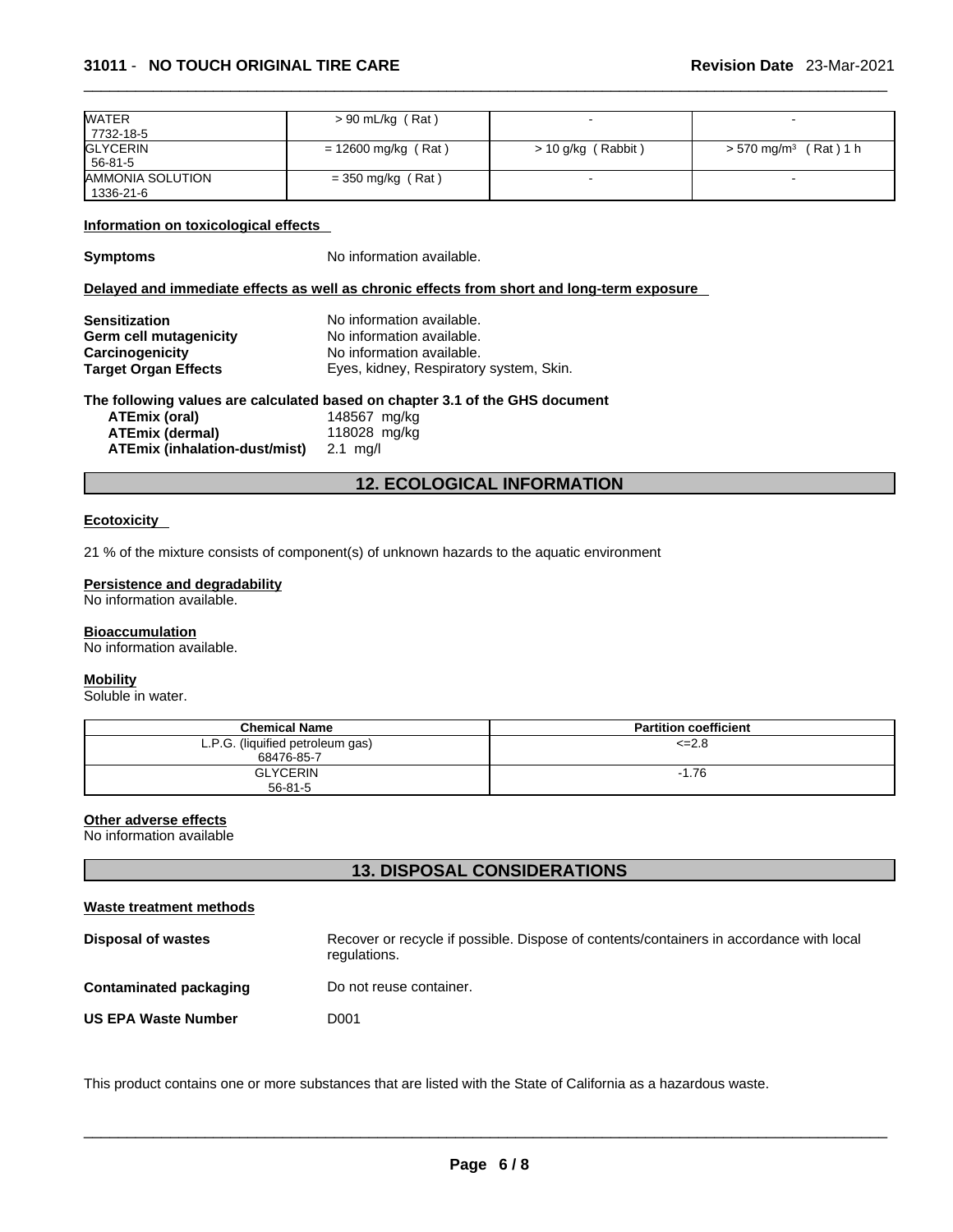| <b>Chemical Name</b> | California Hazardous Waste Status |
|----------------------|-----------------------------------|
| AMMONIA SOLUTION     | Toxic                             |
| 1336-21-6            | Corrosive                         |

# **14. TRANSPORT INFORMATION**

#### DOT

| <b>UN/ID No</b><br>Proper shipping name<br><b>Hazard Class</b>         | UN 1950<br>Aerosols, Flammable, Limited Quantity (LQ)<br>2.1 |  |
|------------------------------------------------------------------------|--------------------------------------------------------------|--|
| IATA<br><b>UN/ID No</b><br>Proper shipping name<br><b>Hazard Class</b> | UN 1950<br>Aerosols, Flammable, Limited Quantity (LQ)<br>2.1 |  |
| IMDG<br>UN/ID No<br>Proper shipping name<br><b>Hazard Class</b>        | UN 1950<br>Aerosols, Flammable, Limited Quantity (LQ)<br>2.1 |  |

# **15. REGULATORY INFORMATION**

| <b>International Inventories</b> |          |
|----------------------------------|----------|
| <b>TSCA</b>                      | Complies |
| <b>DSL/NDSL</b>                  | Complies |
| <b>EINECS/ELINCS</b>             | Complies |
| <b>ENCS</b>                      | Complies |
| <b>IECSC</b>                     | Complies |
| <b>KECL</b>                      | Complies |
| <b>PICCS</b>                     | Complies |
| <b>AICS</b>                      | Complies |

#### **Legend:**

**TSCA** - United States Toxic Substances Control Act Section 8(b) Inventory

**DSL/NDSL** - Canadian Domestic Substances List/Non-Domestic Substances List

 **EINECS/ELINCS** - European Inventory of Existing Chemical Substances/European List of Notified Chemical Substances

**ENCS** - Japan Existing and New Chemical Substances

**IECSC** - China Inventory of Existing Chemical Substances

**KECL** - Korean Existing and Evaluated Chemical Substances

**PICCS** - Philippines Inventory of Chemicals and Chemical Substances

**AICS** - Australian Inventory of Chemical Substances

#### **US Federal Regulations**

#### **SARA 313**

Section 313 of Title III of the Superfund Amendments and Reauthorization Act of 1986 (SARA). This product does not contain any chemicals which are subject to the reporting requirements of the Act and Title 40 of the Code of Federal Regulations, Part 372

#### **SARA 311/312 Hazard Categories**

| Acute health hazard               | Yes |
|-----------------------------------|-----|
| <b>Chronic Health Hazard</b>      | N٥  |
| Fire hazard                       | Yes |
| Sudden release of pressure hazard | N٥  |
| <b>Reactive Hazard</b>            | No  |

#### **CWA** (Clean Water Act)

This product contains the following substances which are regulated pollutants pursuant to the Clean Water Act (40 CFR 122.21 and 40 CFR 122.42)

| <b>Chemical Name</b> | $\sim$ M/A<br>- Reportable | <b>CWA</b><br>Pollutants<br>Гохіс | <b>CWA</b><br>- Prioritv Pollutants | <b>CWA</b><br>Hazardous |
|----------------------|----------------------------|-----------------------------------|-------------------------------------|-------------------------|
|                      |                            |                                   |                                     |                         |
|                      |                            |                                   |                                     |                         |